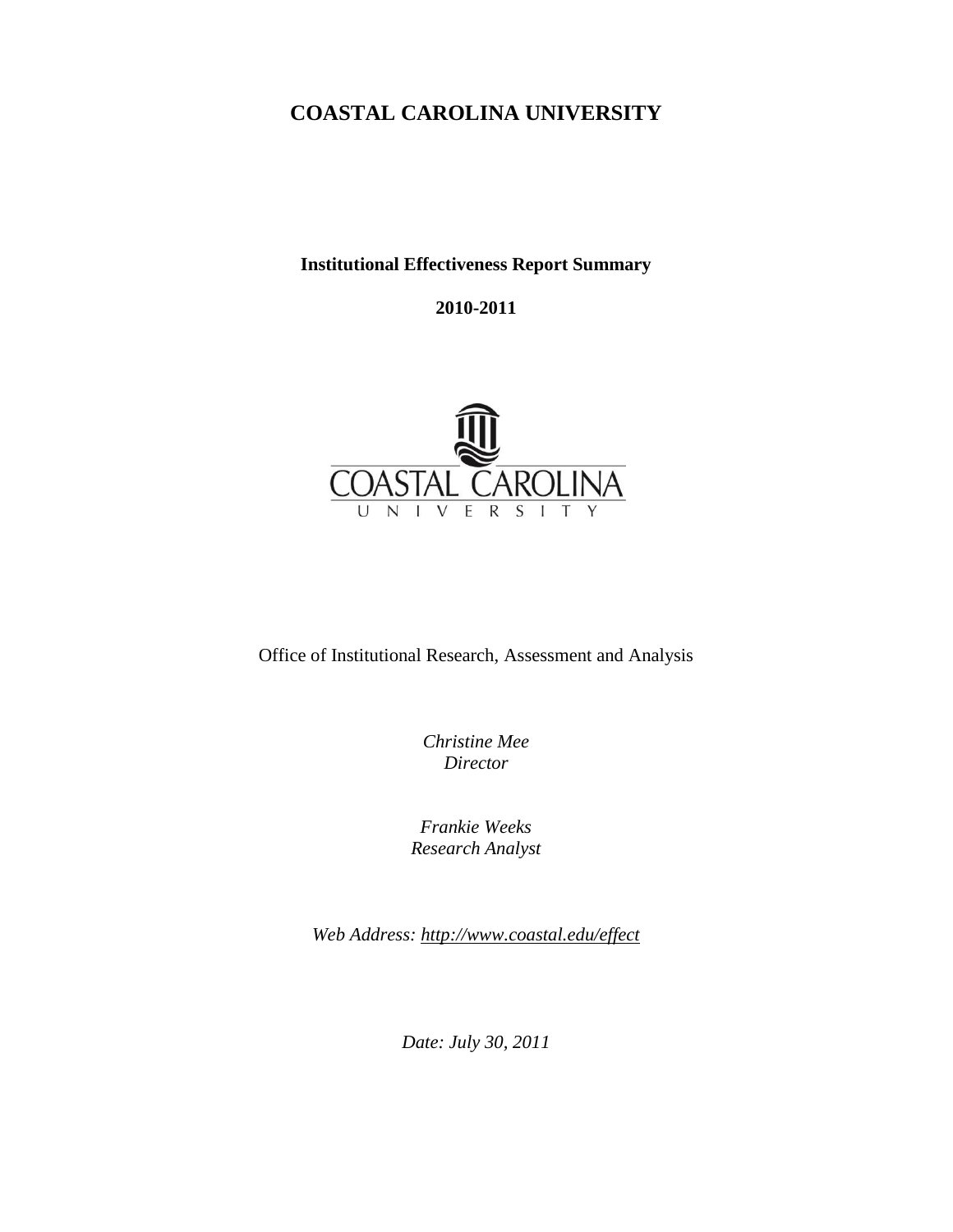# **1. Majors/Concentrations**

Working together, the academic colleges, the division of student affairs, and the administrative units use the data collected from internal assessments for continuous improvement and accountability. Internal assessments are either commercially purchased, or locally developed by our faculty and staff. The systematic use of measurement procedures, analyzing and summarizing results, and evaluating and interpreting information from our internal assessments brings change to the institution and lays the foundation for Coastal Carolina University's assessment system. Therefore, our assessment system calls for some if not all of these changes to be guided by data, especially data that are linked to our three major components of assessment: *student learning*, *student development*, and the *operations of our administrative units*. Linking data to change forces us to understand how the nature of change impacts the university.

### **Sociology - Bachelor of Arts**

Students graduating from the Bachelor of Science degree program in Sociology will have a solid background in traditional areas of sociology, including course work in social problems, sociological theory, social structures, the individual in society, and research methods in the social sciences. Through this program students will gain theoretical knowledge and practical skills necessary to investigate questions important to the discipline of sociology from a scientific perspective, emphasizing critical thinking and communication skills in a collaborative environment. Toward this goal, students should be able to demonstrate knowledge of appropriate scientific methods to conduct independent and group research.

#### Pre- and Post-tests

Students in Sociology 331/L (Research Methods for the Social Sciences) completed a 33-item, multiple choice, pre- and post- test. This instrument measures student knowledge of components of sociological research and major research methodologies. These components include sociological importance, sampling strategy, operationalization of concepts, psychometric properties of instrumentation, execution of research, and ethical concerns. Students in SOC 331/L will also complete the ETS-Sociology (Major Field Test) with a 21-item methods in statistics assessment indicator. The ETS will be given as a post-test only at the end of the semester.

#### Assessment results indicate the following:

Data from the pre- and post- test indicate that students improved slightly from the 33-item pretest (mean score 13) to the post-test (mean score 15). There is concern that because students are not graded on their performance, they did not take the assessments seriously. It is believed that students did not complete the tests to the best of their ability.

The average score for students on the methods and assessment indicator of the ETS-Sociology (Major Field Test) was a 38, while the national norm for this assessment is 51.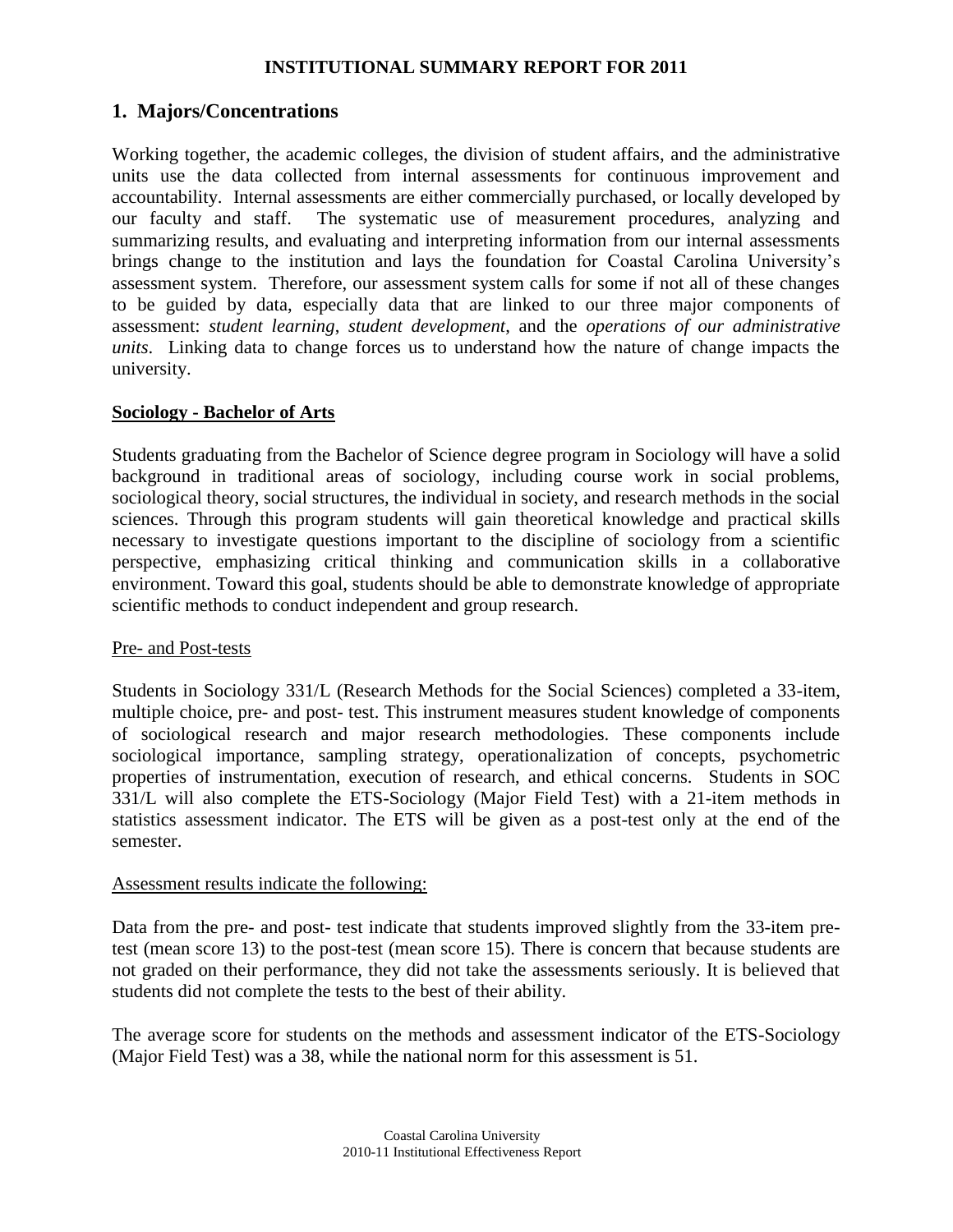It is necessary to strive to attain more valid and reliable results on the pre- and post- tests. If students are given a grade for their performance, they will be more likely to complete the test to the best of their ability. Alternately, the metrics for evaluating student learning for this area in the program are also under review. Changes in the program are anticipated in the assessment procedure and should be implemented in Spring 2012.

There is also concern that the mean score on the methods and assessment indicator of the ETS-Sociology (Major Field Test) is below the national average for similar programs nationwide. It is necessary to develop strategies to improve and expand instruction of methods and statistics across the curriculum. New courses were introduced in the program in 2010-11 and additional courses are planned for 2011-12. It is understood that that the first iteration of any course will involve adjustment to respond to a variety of critiques of the new course (both peer evaluations and student evaluations). It is suspected that the current score is temporary and more of a reflection on the program's rapid growth. Methods to infuse the current courses with more reflection on both qualitative and quantitative methods of research are being investigated. Reminding students of the usefulness of these methods will also reinforce their learning.

## Sociological Theory as it Relates to the Science of Sociology

Students are expected to develop critical thinking skills by applying theoretical constructs to contemporary phenomena. A 10-item, pre- and post- test was administered to students enrolled in SOC 330 (Sociological Theory) to measure student ability to apply theoretical understandings to scenarios constructed to represent social issues. Students also completed the 18-item general theory assessment indicator as part of the ETS-Sociology (Major Field Test).

Data from the pre- and post- test indicate that students improved slightly from the 10-item pretest (mean score 4.31) to the post-test (mean score 4.71). There is concern that the pre-test scores may have been inflated as students were allowed to complete the pre-test outside of class. The post-test was incorporated into the final exam. It is possible that students used outside resources such as textbook and internet resources to complete the assessment instrument.

The average score for students on the 18-item general theory assessment indicator was a 37. The national norm for this assessment indicator is 47. However, there is no comparison for the method of delivery of the assessment instrument, which is cause for concern.

#### Assessment results indicate the following:

The primary finding from this assessment is the need for use of a consistent testing environment for the pre- and post- test. A consistent testing environment will create more reliable results.

The mean score on the general theory assessment indicator is below the national average nationwide and is a source of concern. Strategies for improving and expanding the instruction of social theory across the entire curriculum need to be developed. Additionally, a capstone course was instituted for all majors where experiential learning will take place and each student will be supported in their own original research project. This course is specifically expected to improve student learning and raise the ETS score.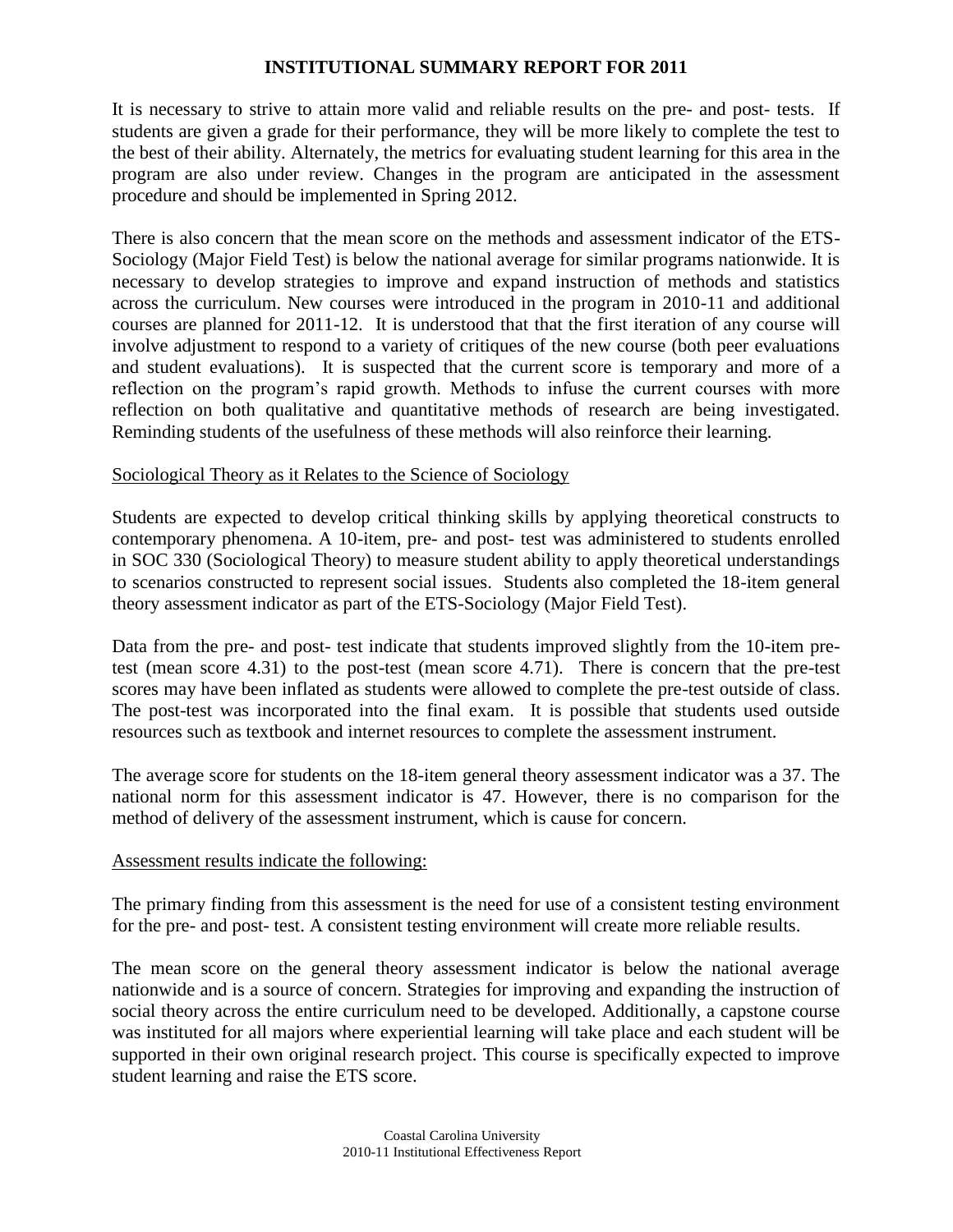## **Resort Tourism Management – Bachelor of Science in Business Administration**

The mission of the Resort Tourism Management major in the Wall College of Business is to educate students to have the qualities and attributes necessary for successful careers in hospitality or tourism related organizations that are based in resort destination areas. The RTM major seeks to develop students who are both knowledgeable in RTM and prepared to be productive, responsible individuals that can think critically about business issues.

In order to assess the efficacy of the Resort Tourism Management department and the students' ability to analyze the tourism market with respect to an assigned development site case, specific questions were created as part of a test for students in RTMA 490. Each student was asked to respond to a series of questions based on readings, classroom discussions, and group projects in which the student participated in creating a development plan for a hypothetical resort development site.

## Assessment results indicate the following:

The first two questions were designed to measure the degree to which students are able to describe tourism supply and demand. The third question was designed to measure the degree to which students are able to create an idea that capitalizes on the supply and demand factors that they describe. While students seemed to do well on the third question (average 3.7/4), their ability to describe tourism supply and demand in the broadest sense, which was measured in questions one and two was less impressive (average 3.0/4 and 2.7/4). The minimum scores for overall were 1, 1, & 2, respectively.

One factor that may be impacting students' relatively lower performance on question two is the fact that the test wherein this is measured was administered early in the semester. Further, since no course(s) focusing specifically on tourism marketing are offered in the resort tourism management program at Coastal Caroling University, most students may be relatively unfamiliar with the most basic tourism marketing terminology (i.e. trip characteristics such as length of stay/number in party or tourism seasonality strategies such as what is commonly referred to in the hospitality industry as yield management) prior to taking the resort planning course. Based on these results more time will be spent teaching tourism-specific marketing concepts prior to testing in the RTM 490 class.